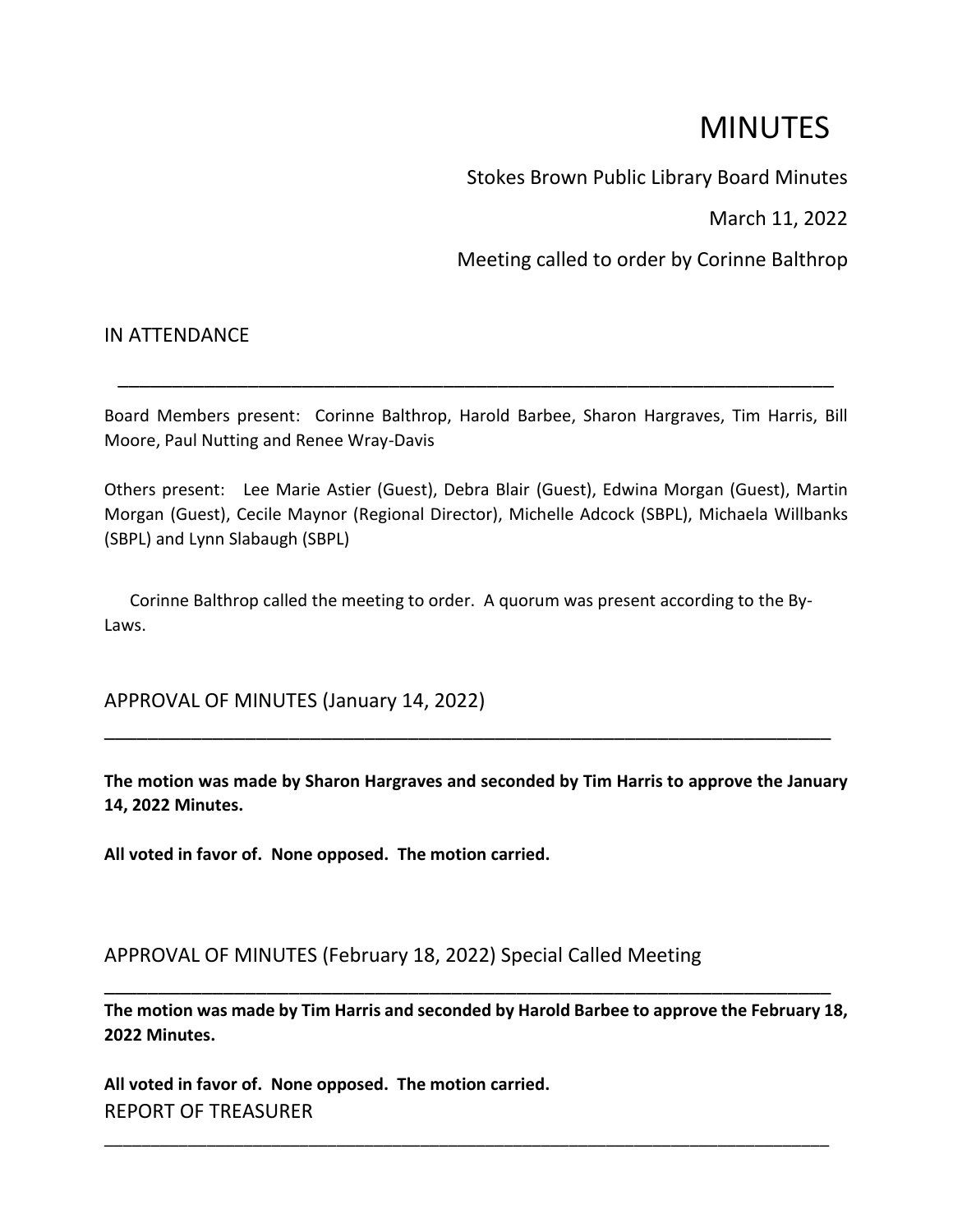Steve Pierson was not present. Michelle Adcock stated that we have received the county apportionment but not the third quarter from the City. The budget has been sent to the County. The City has not requested it. Tim Harris said we should go ahead and send it to the City.

**The motion was made by Tim Harris and seconded by Sharon Hargraves to approve the Financial Statements as presented.**

**All voted in favor of. None opposed. The motion carried.**

## REPORT OF REGIONAL LIBRARIAN

The report of the Regional Librarian was presented by Cecilie Maynor. Cecilie stated that we have released the statewide online Core Competency Training through Niche Academy, which will be very helpful to Directors in hiring and training. This training is 10 Continuing Education hours. For those with previous knowledge of the subject matter, they can test out of the course. Other upcoming training includes: March 29, virtual story time via zoom; April 29, Library Services for Teens and Adults on the Autism Spectrum to be held at the Tennessee State Library and Archives; and May 19, Space Planning to be held at the Dickson Public Library. The TLA conference is scheduled for April in Knoxville, with the Level 5 Summit to be held the day before the conference.

\_\_\_\_\_\_\_\_\_\_\_\_\_\_\_\_\_\_\_\_\_\_\_\_\_\_\_\_\_\_\_\_\_\_\_\_\_\_\_\_\_\_\_\_\_\_\_\_\_\_\_\_\_\_\_\_\_\_\_\_\_\_\_\_\_\_

Cecile discussed that the Regional Board will conclude at the end of this fiscal year. The Red River Region is looking for a representative to represent the Red River library system on TACL (Tennessee Advisory Council for Libraries). The representative cannot be a library employee. Regarding the attendance at the meetings, mileage, food and hotel are covered. She stated that she has applications if anyone is interested.

Cecilie stated that book challenges are happening more frequently and that libraries should be prepared for them and have their procedures in place.

\_\_\_\_\_\_\_\_\_\_\_\_\_\_\_\_\_\_\_\_\_\_\_\_\_\_\_\_\_\_\_\_\_\_\_\_\_\_\_\_\_\_\_\_\_\_\_\_\_\_\_\_\_\_\_\_\_\_\_\_\_\_\_\_\_\_\_

# DIRECTOR'S REPORT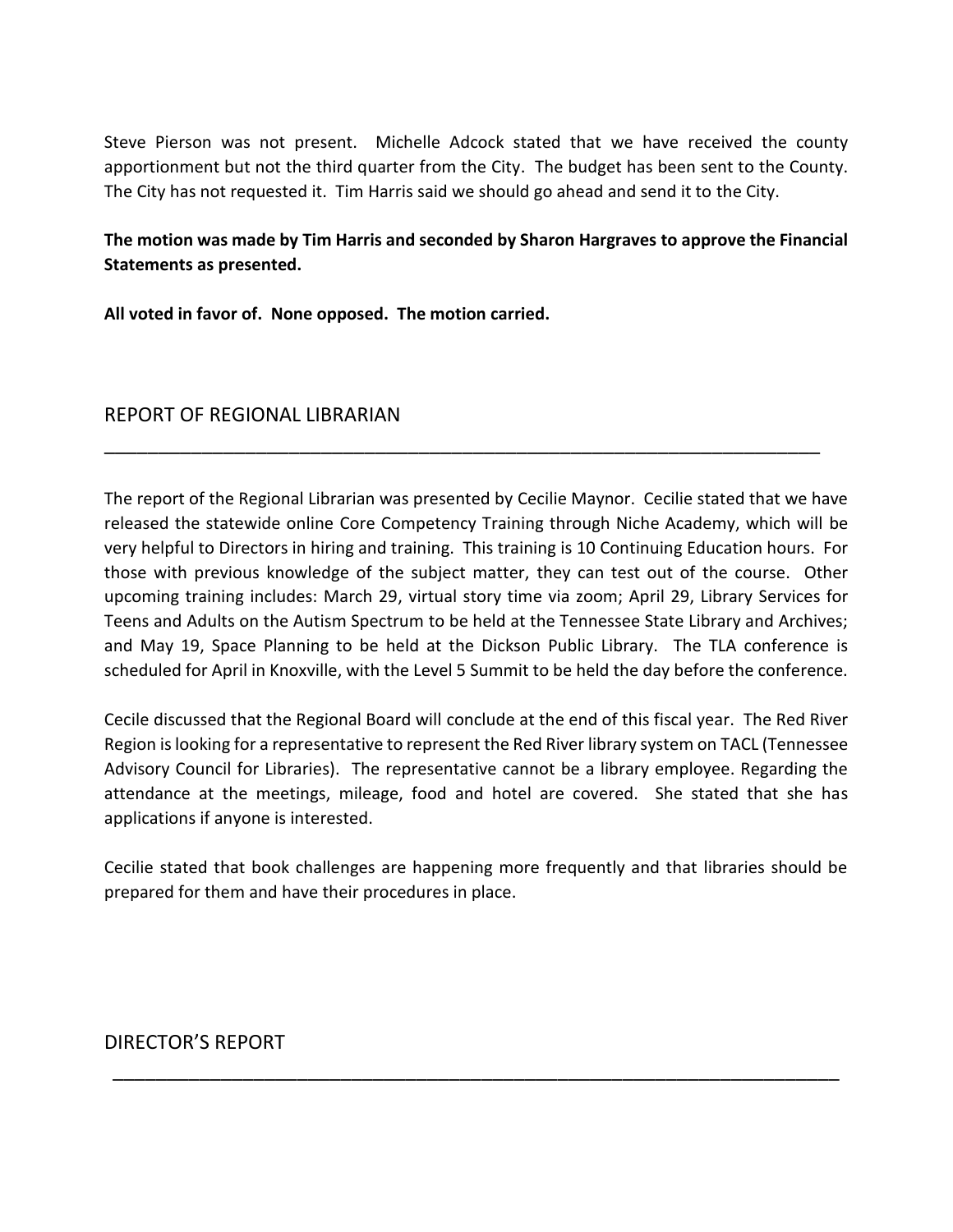The Director's Report was given by Michelle Adcock. Michelle reported that the audit has been filed with the State Comptroller. She reported that our circulation numbers are coming back even though we were closed for several days in January and February due to weather.

Regarding our community outreach, we had a very successful Harry Potter Night with a good crowd despite a forecast of snow. Michelle discussed that our adult bingo program is very popular. Rose Wooten contacts local non-profits like COPE and Redemption Ranch, to co-host the program and educate the group about their organizations. It gives the group an opportunity to hear about community resources as well as win some great prizes. Library staff source around \$100.00 in prizes each month from local businesses.

Michelle said that she, Rose Wooten and Morgan Riekeman, along with others in the community, went to the Teacher Resource Center to read on camera for the kids. The videos were then shown to the kids at school.

On March 2, Callie Vaden and Aubrey Reynolds attended the Teen Librarian Summit at the Nashville Public Library. The sessions focused on trauma informed care. They were also able to tour the teen area at NPL. Aubrey is exploring becoming a teen librarian and working with Callie is a great mentorship opportunity. Michelle also said that we will have four attend the TLA conference in April.

Regarding our April 26 staff training, Officer Charlie Clark will be providing active shooter training. Caitlyn Haley from the Region will provide customer service training.

Michelle discussed that approximately a week prior to the Board meeting, the afterschool kids were in the street and in a neighbor's yard. This has become a safety issue for the kids and the public. The Springfield Police Department and City Manager have become involved. The police department have stated that the kids cannot be on the porch or anywhere outside on the library property. If they are on the property, they must be inside. In an effort to deal with the number of kids we have daily, as they come in, we are sending them to either a program upstairs in the Young Adult Center or to a program in the Community Room. Bill Moore suggested that with the upcoming elections, it would be a good idea to make it known to some of those running, the problems that we are facing with this issue. Tim Harris asked if we should consider in-house security. Michelle stated that currently the police are staying until the crowd dies down. Our Guest, Lee Marie Astier, suggested that perhaps community groups could have programs for the afterschool kids during this time, and she asked if any groups have done homework help. Michelle reported that we have tried a homework help table but the kids would walk away from it. Additionally, Michelle reported that we have recently repaired damage to the men's bathroom in the approximate amount of \$562.00, and that we feel it was most likely caused by the afterschool kids.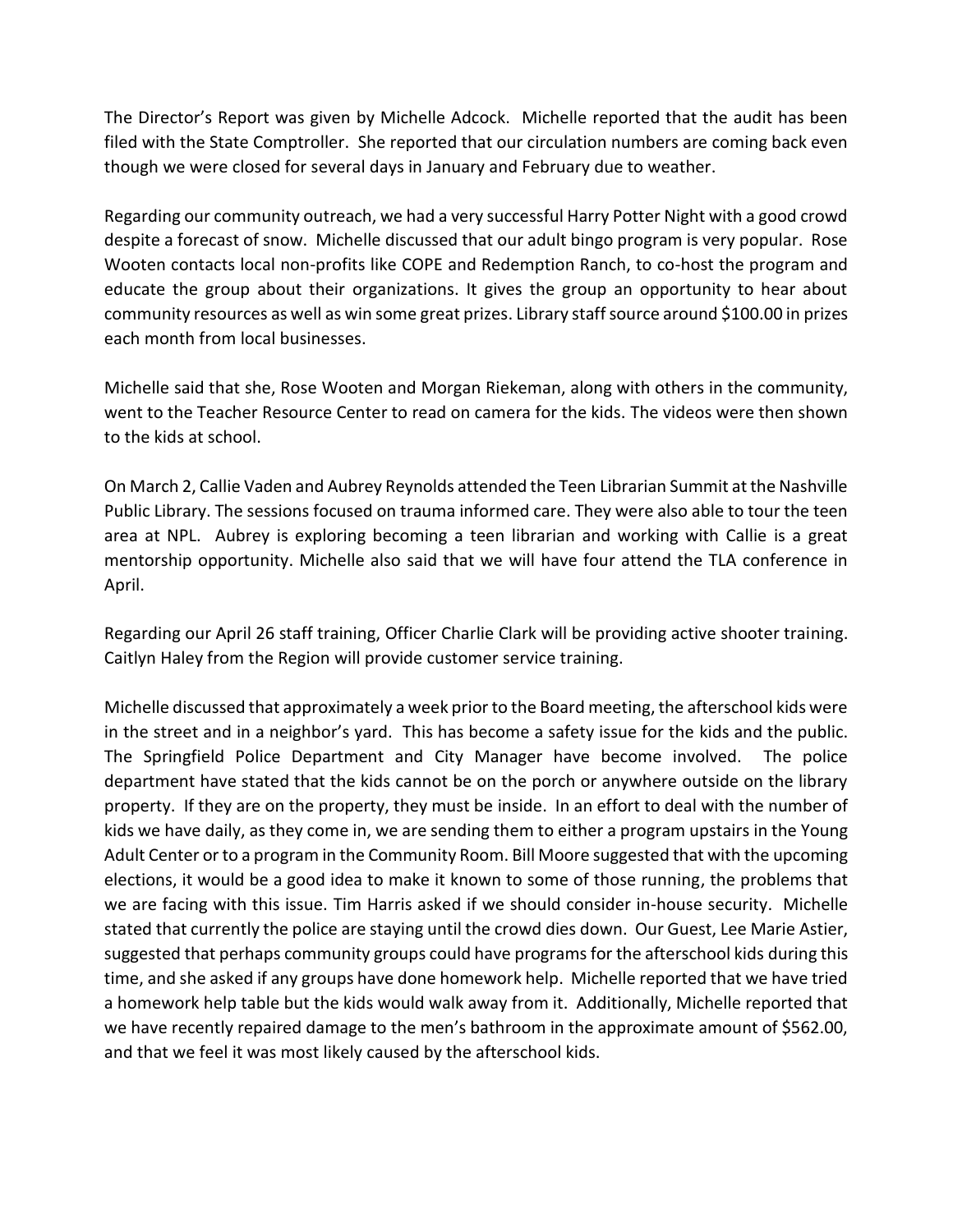PROGRESS ON LIBRARY STANDARDS. Michelle Adcock reported that we emailed Gary Jaeckel at MTAS and requested his help with strategic planning. We estimate this will take approximately one year and the Board will be intricately involved.

FRIENDS OF THE LIBRARY UPDATE. The Friends of the Gorham-MacBane Public Library, Inc. March 2022 Update was provided to the Board.

REPORT OF NOMINATING COMMITTEE. The report of the Nominating Committee was given by Sharon Hargraves. She discussed that Corinne Balthrop and Chris Causey will be replaced and that Suzanne Glover has agreed to serve as the county representative. It was suggested to ask James Marshall to serve again. Sharon asked that if anyone currently on the Board wants to be replaced, to let her know. She also stated that she would like to see more diversity on the Board as we serve a very diverse community. Michelle stated that she would have Rose Wooten email Sharon with the name and contact information for Norma with the Baptist Association.

## OLD BUSINESS

BY-LAW AMENDMENTS. (Note: see addendum for full by-law amendments under consideration.) After discussion regarding the amendments proposed to the Board By-Laws, the following motions were made.

\_\_\_\_\_\_\_\_\_\_\_\_\_\_\_\_\_\_\_\_\_\_\_\_\_\_\_\_\_\_\_\_\_\_\_\_\_\_\_\_\_\_\_\_\_\_\_\_\_\_\_\_\_\_\_\_\_\_\_\_\_\_\_\_\_\_\_\_\_\_\_\_\_\_\_\_\_

**The motion was made by Paul Nutting and seconded by Tim Harris to further amend Item IV-B of the Board By-Laws as follows:**

**"If the Board Chair determines that a member has missed three (3) consecutive meetings without good cause, the situation will be brought to the full board for a vote. The board may recommend the removal and replacement of a member to the governing body by majority vote. The member will be notified of the decision by the board chair via e-mail. The vacancy will be filled by the governing body for the unexpired term."**

**All voted in favor of. None opposed. The motion carried. The motion was made by Tim Harris and seconded by Bill Moore to amend Item V-B of the Board By-Laws as follows:**

**"Chairman and Vice Chairman. The Chairman shall preside at all board meetings; appoint all committees; certify all bills approved by the board; authorize calls for any special meetings and generally perform the duties of a presiding officer. The Board Chairman shall have voting privileges but may not make motions. In the absence of the Chairman,**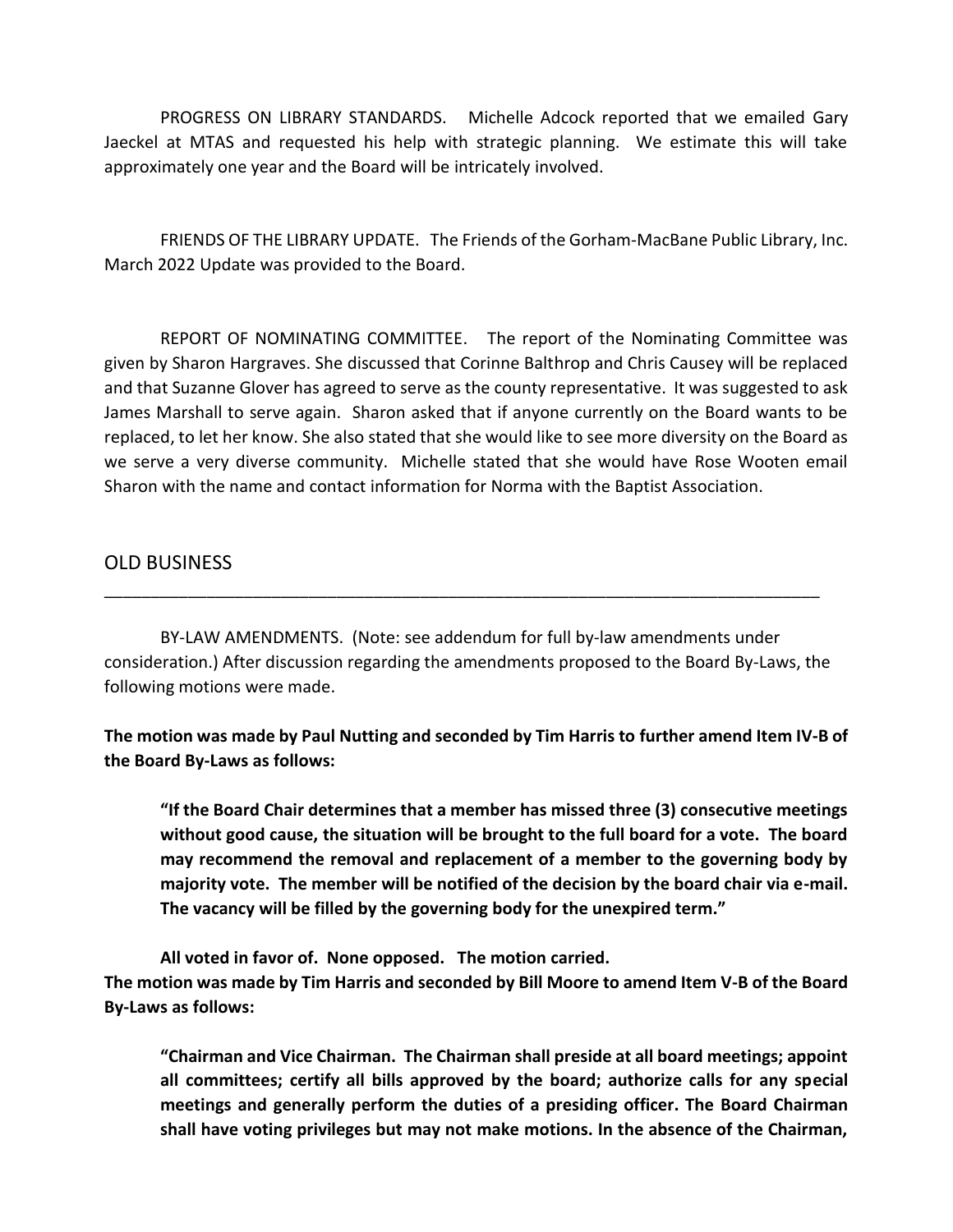**the Vice-Chairman shall preside at the board meetings and otherwise perform the duties of the Chairman."**

**All voted in favor of. None opposed. The motion carried.**

**The motion was made by Sharon Hargraves and seconded by Renee Wray-Davis to accept the revised Board By-Laws as amended.**

**The vote was as follows:**

| <b>Bill Moore</b>       | Yes |
|-------------------------|-----|
| <b>Harold Barbee</b>    | Yes |
| <b>Tim Harris</b>       | Yes |
| <b>Sharon Hargraves</b> | Yes |
| <b>Renee Wray-Davis</b> | Yes |
| <b>Paul Nutting</b>     | Yes |
|                         |     |

**The motion carried by a two-thirds vote.**

## NEW BUSINESS

SENIOR TRUST DIGITAL LITERACY GRANT DISCUSSION AND POSSIBLE VOTE TO APPLY: Michelle Adcock advised that the grant was through the West End Home Foundation and its purpose is to promote digital literacy for those sixty years of age and older. There is no local match required. The deadline to file is April 1, 2022.

\_\_\_\_\_\_\_\_\_\_\_\_\_\_\_\_\_\_\_\_\_\_\_\_\_\_\_\_\_\_\_\_\_\_\_\_\_\_\_\_\_\_\_\_\_\_\_\_\_\_\_\_\_\_\_\_\_\_\_\_\_\_\_\_\_\_\_\_\_\_\_\_\_\_\_\_\_\_

**The motion was made by Tim Harris and seconded by Sharon Hargraves to apply for the Senior Trust Digital Literacy Grant.**

#### **All voted in favor of. None opposed. The motion carried.**

RETIREE HEALTH INSURANCE: Michelle Adcock advised that no action is required to continue to offer the Retiree Health Insurance. All agreed to continue.

ALSO DISCUSSED: Tim Harris welcomed our Guests, Lee Marie Astier, Debra Blair, Edwina Morgan and Martin Morgan.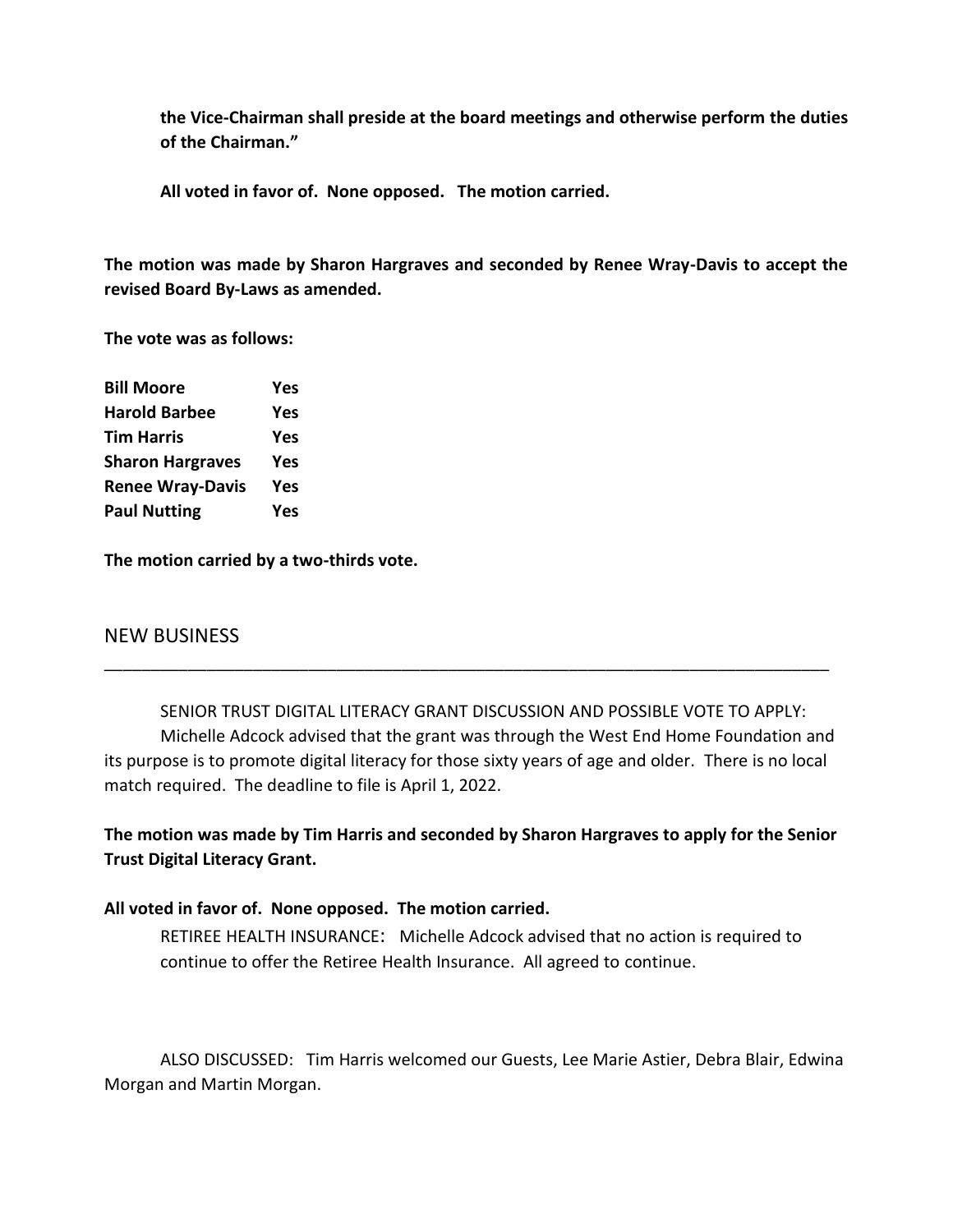**The motion to adjourn was made by Tim Harris and seconded by Paul Nutting.**

**All voted in favor of. None opposed. The motion carried.**

*The next meeting will be May 13, 2022 at 8:30 a.m.*

\_\_\_\_\_\_\_\_\_\_\_\_\_\_\_\_\_\_\_\_\_\_\_\_\_\_\_\_\_\_\_\_\_\_\_\_\_\_\_\_\_\_\_\_\_\_\_\_\_\_\_\_\_\_\_\_\_\_\_\_\_\_\_\_\_\_\_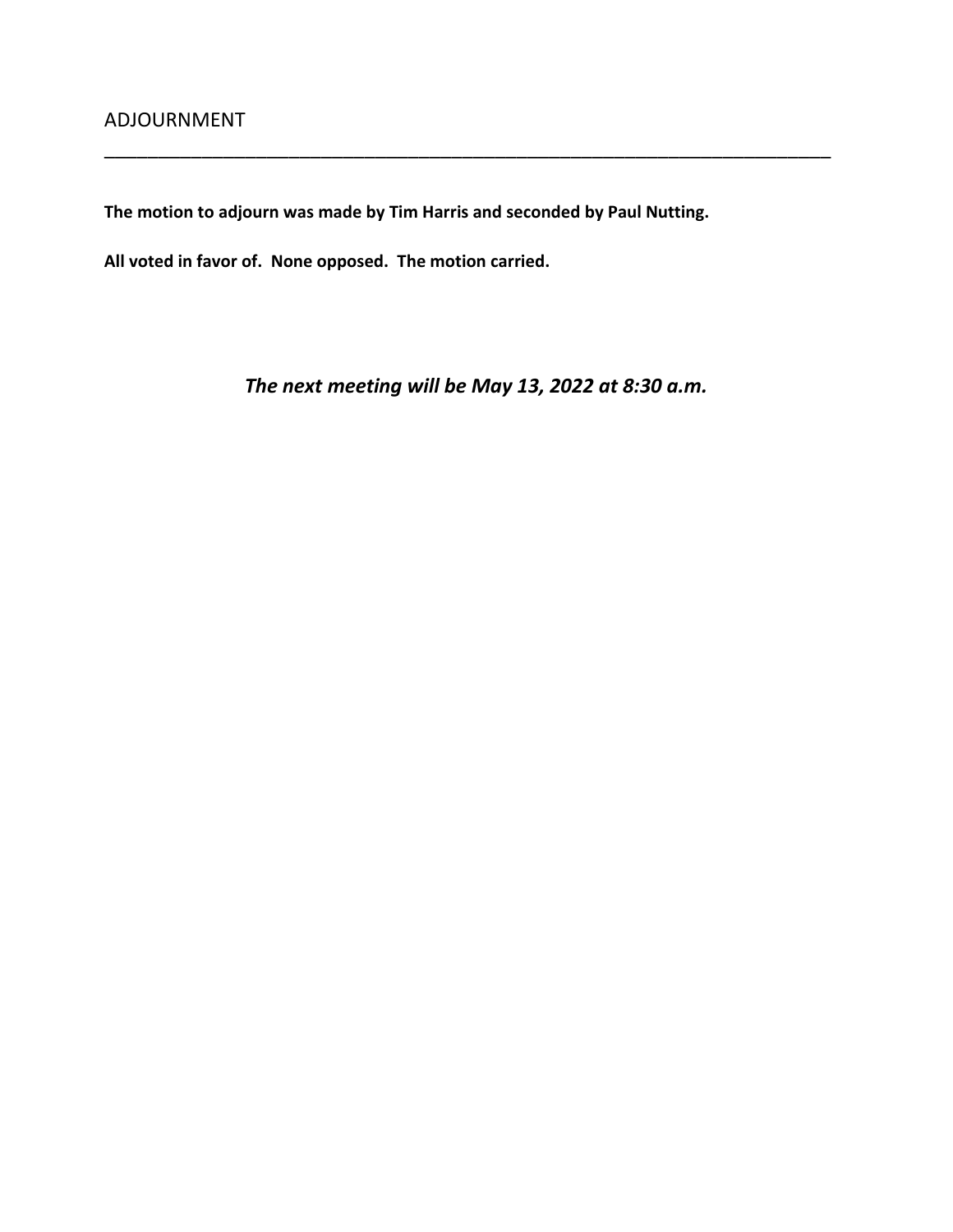## **Addendum –Proposed Changes to the By-laws**

## **Stokes Brown Public Library Board By-Laws**

Adopted April 11, 1983

Reviewed May 9, 1993

#### Reviewed and revised March 8, 2019 March 11<sup>th</sup>, 2022

#### I. NAME AND PURPOSE

The name of this organization shall be the Board of Trustees of Stokes Brown Public Library (formerly known as the Board of Trustees of Gorham-MacBane Public Library).

> A. The purpose of the organization shall be to make the rules for the library and transact all business pertaining to the library in keeping with the Tennessee Code Annotated 10-3-101.

#### II. MEMBERSHIP

- A. The board shall consist of seven nine members appointed by the governing body iesof Robertson County and the City of Springfield as provided in the Tennessee Code Annotated 10-3-103. Two Regional board members shall be appointed by the governing bodies of Robertson County and the City of Springfield as provided in Tennessee Code Annotated 10-5-102. One member shall be appointed by the Robertson County Commission and one member shall be appointed by the City of Springfield Board of Mayor and Aldermen.
- B. New board members shall be nominated in the March meeting and approved by the Library Board of Trustees in the May meeting. The nominees if approved presented by the governing bodies will serve a term of three (3) consecutive years. Board members and Regional Board members shall not serve more than two (2) consecutive terms. After three years' absence from the board, the former member will be eligible to again serve as a Trustee. The board shall be a rotating board.
- C. In the event that a board member can not fulfill their entire term, the library board will nominate a replacement to the funding body in the next library board meeting after the position becomes vacant. Time spent in an unexpired term does not count against a board member's term of service for purposes of determining eligibility for future terms.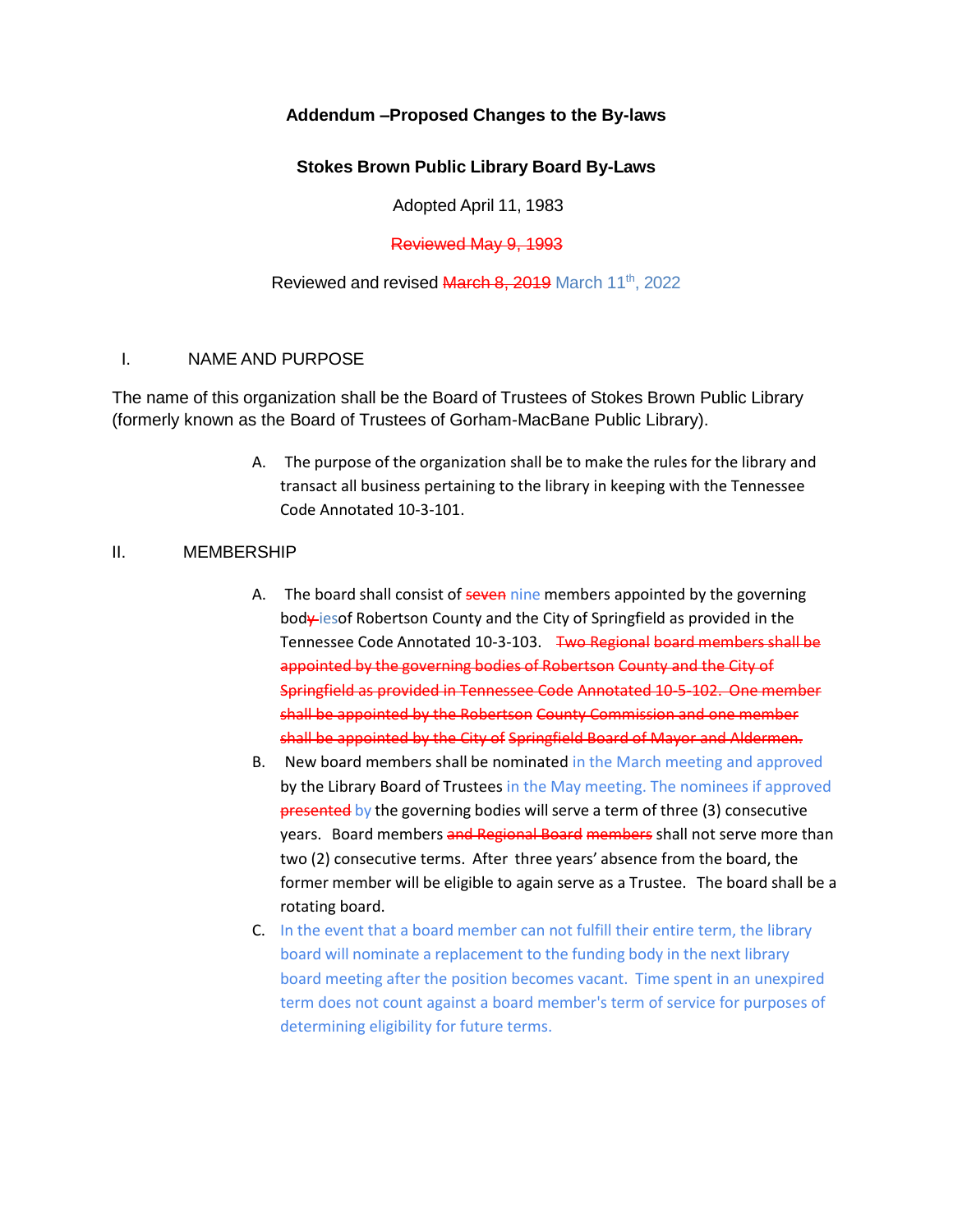D. The **composition** distribution of the board seats shall reflect the **library's** constituency of the funding bodies in keeping with the Tennessee Code Annotated, chapter 10-3-103 (b) (1) (a); unless an Interlocal Agreement consistent with Tennessee Code Annotated, 5-1-113 exists which provides for a different distribution of board seats among funding bodies.

#### III. MEETINGS

- A. Regular meetings of the board will be held at the library the second Friday of the following months: July, September, November, January, March, and May at  $11:00$ am 8:30 am.
- B. Special meetings of the Board may be called by the chairman or upon written (letter or email) request of two (2) members, for the transaction of such business as shall be stated in the notice of the special meeting.
- C. Notice of meetings: Members shall be notified by mail, email, or telephone of each meeting. Adequate public notice of meetings will be posted in the library and other public places as appropriate.
- D. Quorum for the transaction of business shall consist of  $four(4)$  five (5) members of the board. Regional members may constitute a quorum, as ex officio members of the Library Board of Trustees with full voting privileges concerning any motions put before the board.
- E. If a quorum is not met at regular board meetings or if an issue needs board approval and a meeting cannot be called, the Chairman or Library Director shall notify board members of the issue via email and the board may respond with their vote. Responses shall be tallied and the Chairman or Library Director shall notify the board of the decision. Votes shall be printed and placed on record with other Library Board minutes.

## IV. ATTENDANCE:

- A. Board members who must miss a meeting should notify the board chair in advance or as soon as possible afterward.
- B. If the board chair determines that a member has missed three (3) consecutive meetings without good cause the situation will be brought to the full board for a vote. The board may remove a member by majority vote. The member will be notified of the decision by the board chair via e- mail. and dropped from the board. The vacancy will be filled by the board for the unexpired term.

#### V. OFFICERS:

A. General. The officers of the board shall be Chairman, Vice-Chairman, Secretary, and Treasurer. A slate of officers will be presented at the March meeting. They shall be elected at the May meeting each year and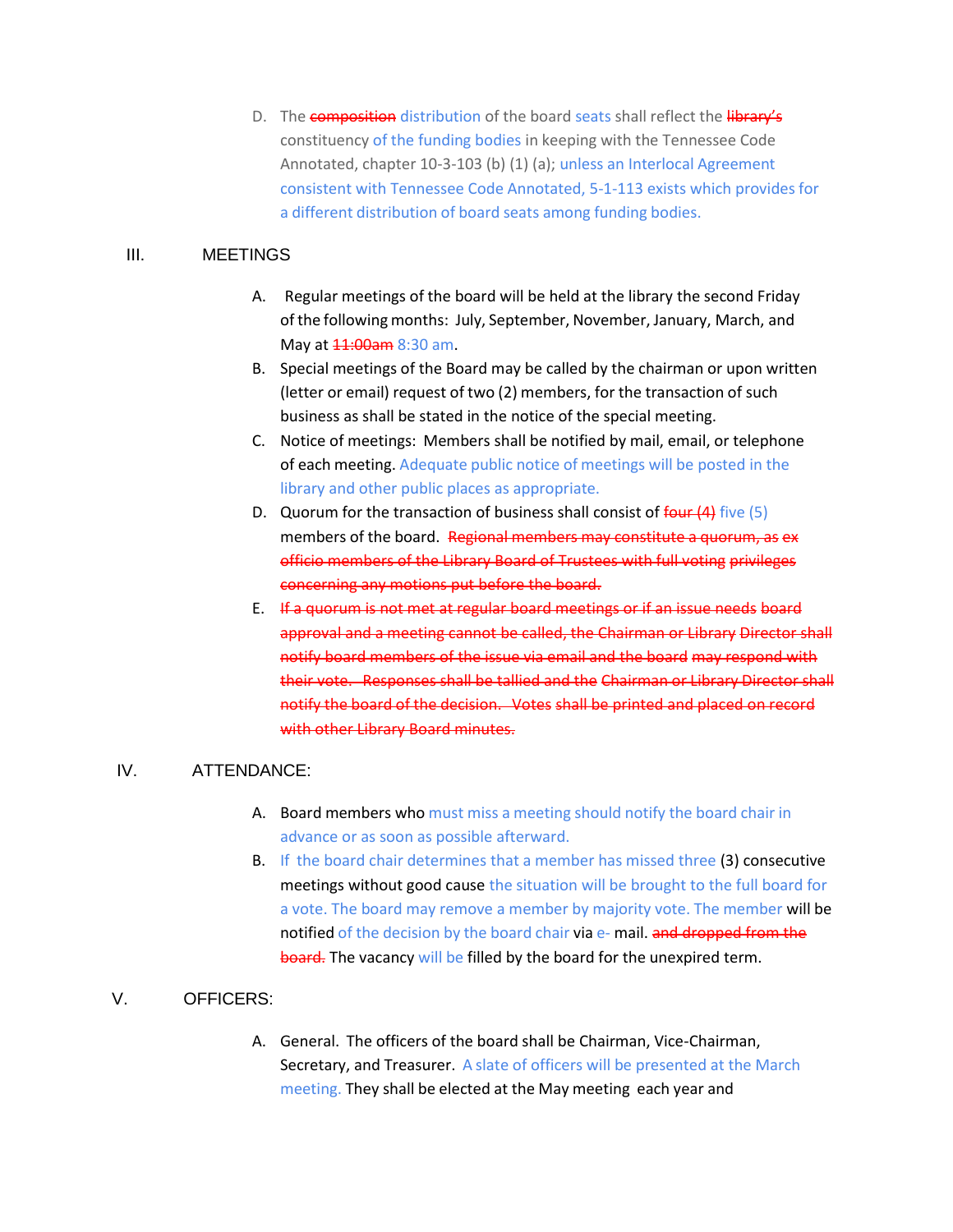shall take office at the July meeting of that year. Each shall serve until the following July meeting or until successors shall be duly elected.

- B. Chairman and Vice-Chairman. The chairman shall preside at all board meetings; appoint all committees; certify all bills approved by the board; authorize calls for any special meetings and generally perform the duties of a presiding officer. In the absence of the Chairman, the Vice-Chairman shall preside at the board meetings and otherwise perform the duties of the Chairman.
- C. Secretary. The Secretary shall keep a true and correct account of all the proceedings of the board meetings and shall notify the local governing bodies of any vacancies arising on the board and of the board's recommendations as to successor board members. In lieu of an elected secretary from the board, the Library Director will serve as an ex officio member of the board and act as Secretary. The Director, when serving in this capacity would not be counted toward a quorum nor have voting privileges.
- D. Treasurer. The treasurer shall oversee library funds, sign checks on the account of the authorization of the board, and may be bonded to meet the requirements of the law. In lieu of an elected Treasurer, the library's accountant may serve as an ex officio member of the board and report library financial standings at each board meeting. The accountant, when serving in this capacity would not count toward a quorum nor have voting privileges.

#### VI. COMMITTEES

- A. Standing committees: Committees may be appointed annually by the Chairman, as deemed necessary.
- B. Special committees: Special committees may be appointed by the Chairman. Such committees will serve until the completion of the work for which they were appointed.

#### VII. CONDUCT

A. Board members are expected to follow all federal, state, and local laws. In addition, members will adhere to the ASPA Code of Ethics. Violations will be handled on a case by case basis up to and including termination from the board by majority vote.

#### VIII. RULES OF ORDER

A. The board will follow Robert's Rules of Order As Modified for Small Committees for conducting business; including the modification of these bylaws.

#### IX. PUBLIC COMMENT